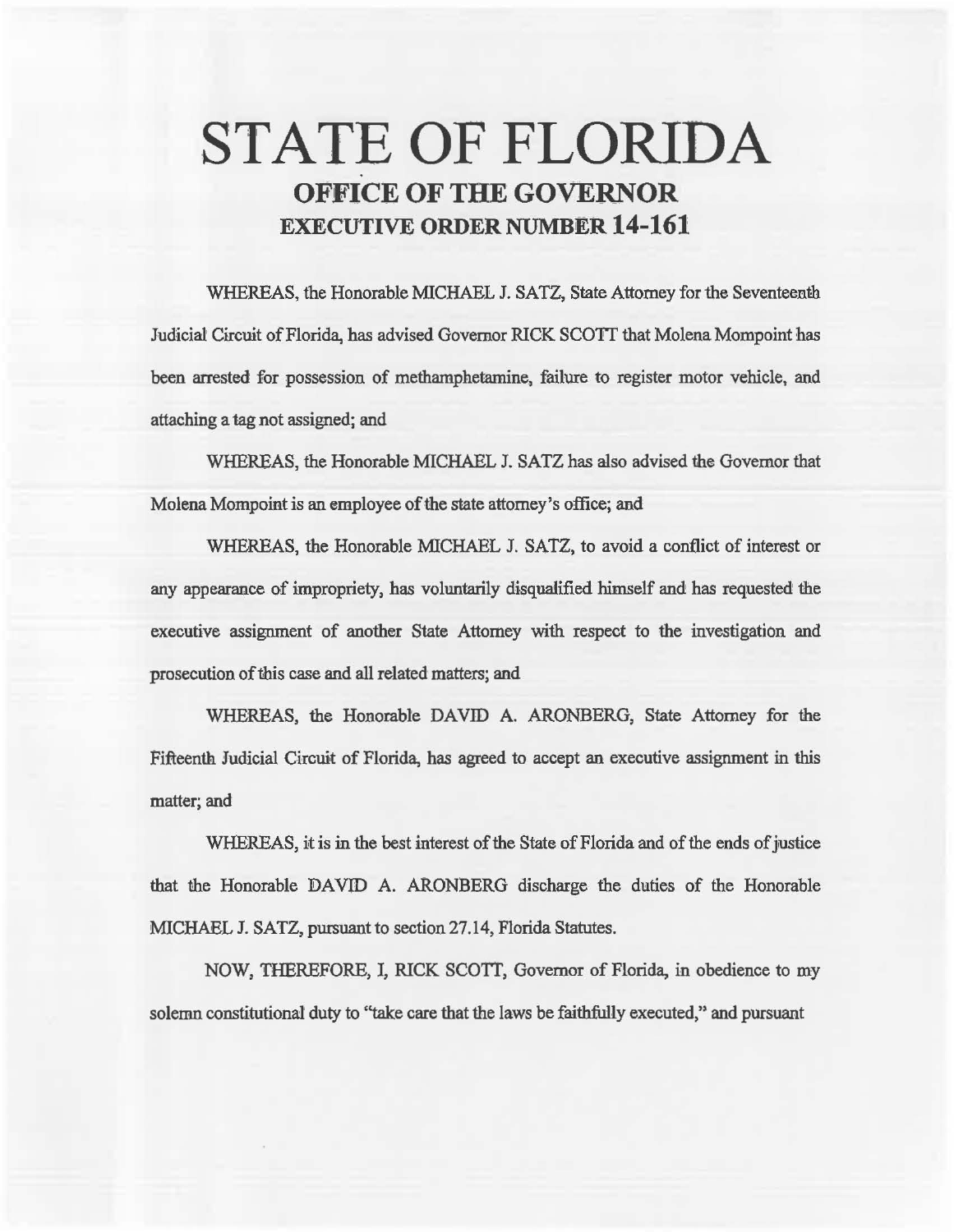to the Constitution and laws of the State of Florida, issue the fol1owing Executive Order, effective immediately:

#### Section l.

The Honorable DAVID A. ARONBERG, State Attorney for the Fifteenth Judicial Circuit of Florida, referred to as the "Assigned State Attorney," is assigned to discharge the duties of the Honorable MICHAEL J. SATZ, State Attorney for the Seventeenth Judicial Circuit of Florida, as they relate to the investigation, prosecution and all matters related to Molena Mompoint.

### Section 2.

The Assigned State Attorney or one or more Assistant State Attorneys and Investigators, who have been designated by the Assigned State Attorney, shall proceed immediately to the Seventeenth Judicial Circuit of Florida, and are vested with the authority to perfonn the duties prescribed herein.

#### Section 3.

All residents of the Seventeenth Judicial Circuit are requested, and all public officials are directed, to cooperate and render whatever assistance is necessary to the Assigned State Attorney, so that justice may be served.

#### Section 4.

The period of this Executive Assignment shall be for one (1) year, to and including May 8, 2015.